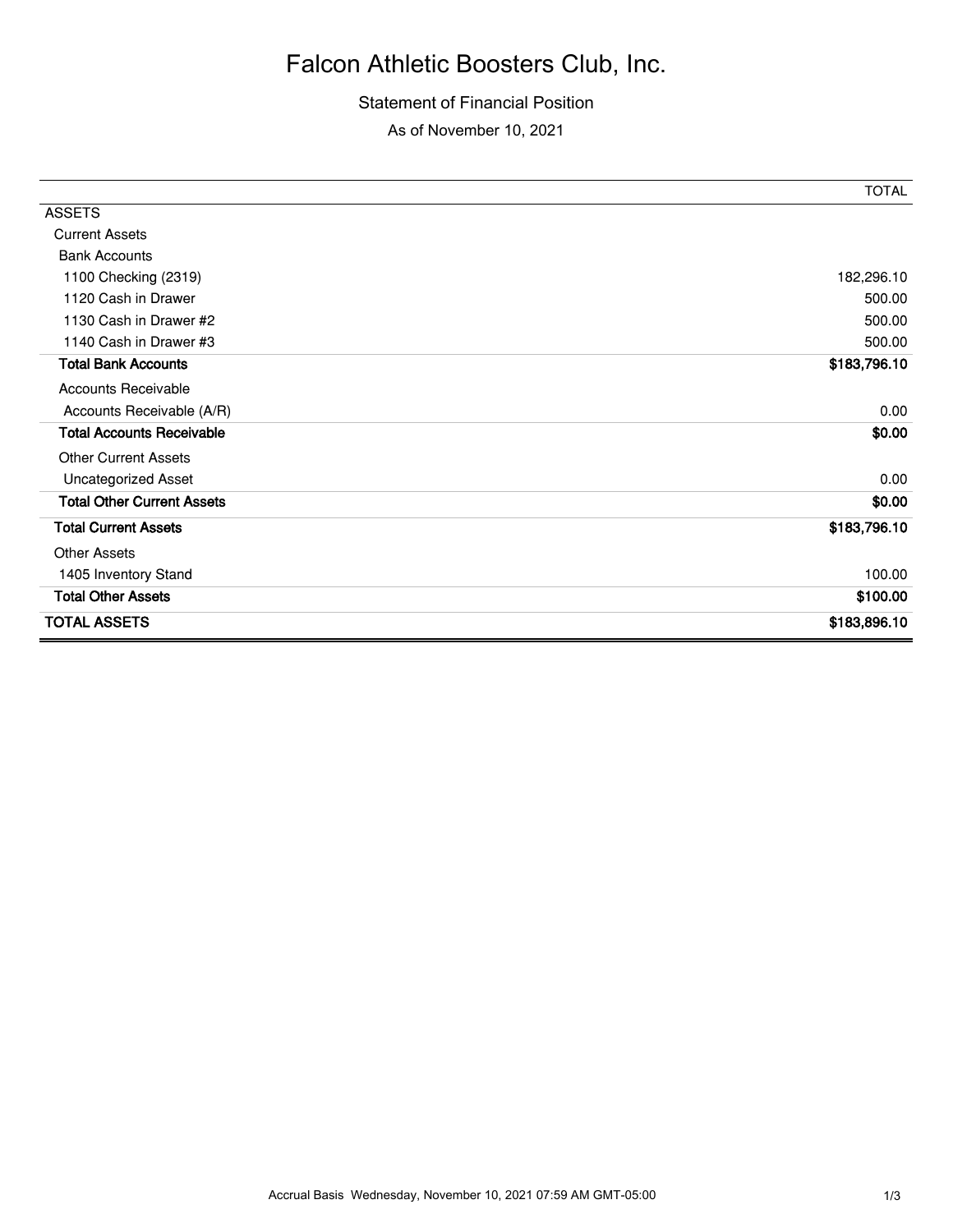## Falcon Athletic Boosters Club, Inc.

Statement of Financial Position As of November 10, 2021

|                                                   | TOTAL       |
|---------------------------------------------------|-------------|
| <b>LIABILITIES AND EQUITY</b>                     |             |
| Liabilities                                       |             |
| <b>Current Liabilities</b>                        |             |
| <b>Credit Cards</b>                               |             |
| <b>BB&amp;T Boosters Card K FOX</b>               | 0.00        |
| Concessions Credit Card - J ROBERTS               | 767.13      |
| <b>Total Credit Cards</b>                         | \$767.13    |
| <b>Other Current Liabilities</b>                  |             |
| 2100 Funds Held for Programs                      |             |
| 2101 Baseball Team Account                        | 3,108.82    |
| 2102 Boys Basketball Team Account                 | 2,222.89    |
| 2103 Boys Lax Team Account                        | 1,218.17    |
| 2104 Boys Soccer Team Account                     | 3,328.32    |
| 2105 Cheer Team Account                           | 6,940.53    |
| 2106 Cross Country Team Account                   | 1,568.74    |
| 2107 Field Hockey Team Account                    | 10,010.87   |
| 2108 Football Team Account                        | 10,295.68   |
| 2109 Girls Basketball Team Account                | 1,059.44    |
| 2110 Girls Lacrosse Team                          | 1,987.35    |
| 2111 Girls Soccer Team Account                    | 3,064.29    |
| 2112 Golf Team Account                            | 375.07      |
| 2113 Softball Team Account                        | 1,682.11    |
| 2114 Swimming Team Account                        | 1,582.86    |
| 2115 Tennis Team Account                          | 1,981.08    |
| 2116 Track Team Account                           | 2,775.21    |
| 2117 Unified Bocce Team Account                   | 1,925.05    |
| 2118 Unified Bowling Team Account                 | 2,148.67    |
| 2119 Unified Tennis Team Account                  | 1,534.36    |
| 2120 Volleyball Team Account                      | 2,165.82    |
| 2121 Wrestling Team Account                       | 850.81      |
| <b>Total 2100 Funds Held for Programs</b>         | 61,826.14   |
| 2200 Special Project Funding Payable              |             |
| 2210 Concession Stand                             | 27,717.33   |
| <b>Total 2200 Special Project Funding Payable</b> | 27,717.33   |
| <b>Total Other Current Liabilities</b>            | \$89,543.47 |
| <b>Total Current Liabilities</b>                  | \$90,310.60 |
| <b>Total Liabilities</b>                          | \$90,310.60 |